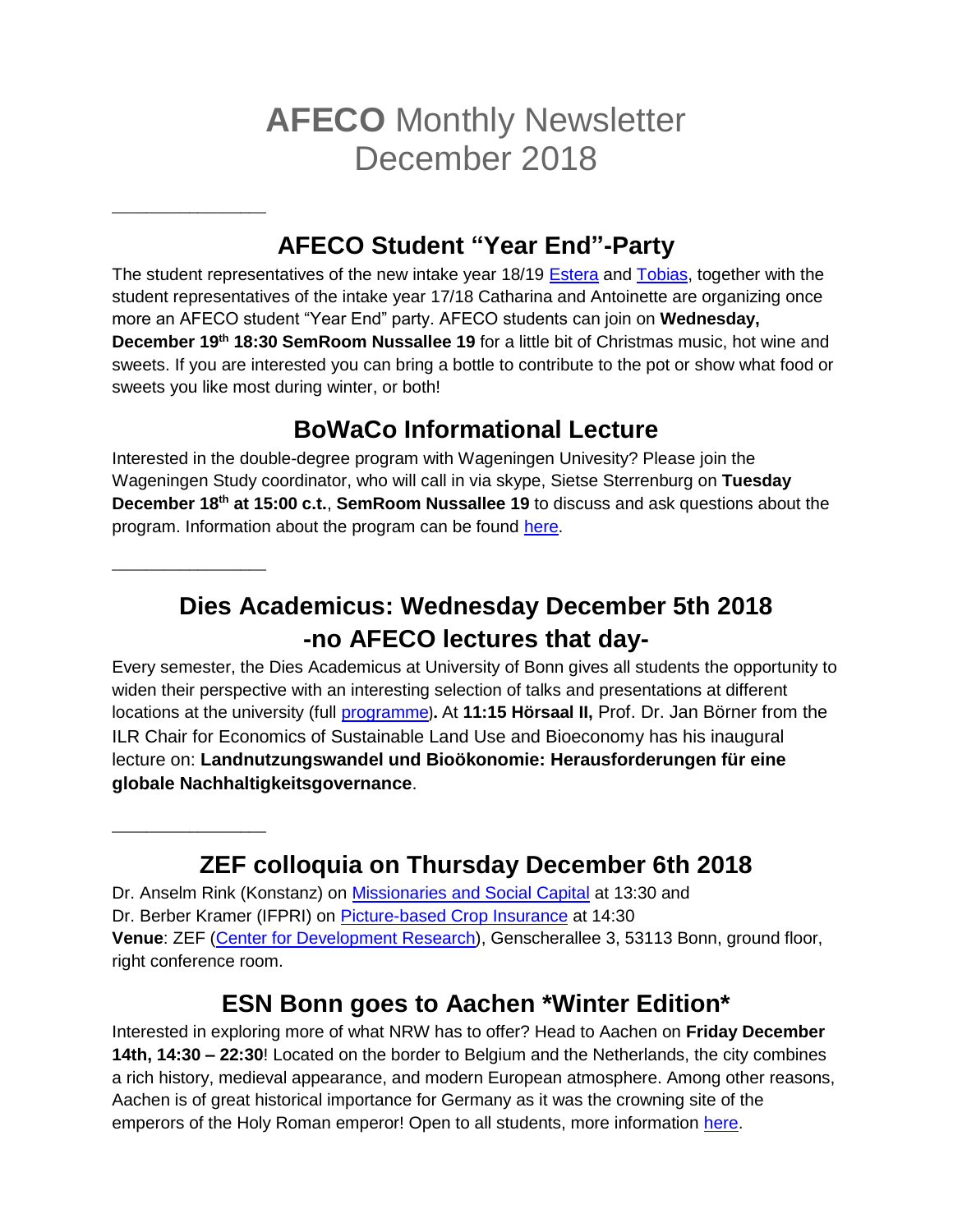# **Internship and Job Opportunities\***

[Studentische Hilfskraft t](http://www.ilr.uni-bonn.de/central/Stellenausschreibung_HiWi_2019.pdf)o support incoming AFECO students as a "study buddy" for the WS 19/20

Bewerbungsfrist 09.12.2018

**\_\_\_\_\_\_\_\_\_\_\_\_\_\_\_\_\_\_**

**\_\_\_\_\_\_\_\_\_\_\_\_\_\_\_\_\_\_**

[Studentische Hilfskraft \(6-8 Stunden/Woche\),](http://www.ilr.uni-bonn.de/central/TIM-Lehrstuhl_Ausschreibung_Hiwis_2019.pdf) Lehrstuhl für Technologie- und Innovationsmanagement im Agribusiness Bewerbungsfrist: 15.02.2019

[Internship Transdisciplinary Research,](https://jobapplication.hrworks.de/?companyId=g27838b&id=0784ce)TMG Thinktank for Sustainability, Berlin Application deadline: December 5, 2018

[Studentische Hilfskraft,](http://www.ilr.uni-bonn.de/central/ZEF_StudentAssistants_2018.pdf) Bonn International Graduate School for Development Studies (BIGS-DR) am Zentrum für Entwicklungsforschung (ZEF)

[Intern Inhouse Consulting \(m/f/d\)](https://karriere.bayer.de/job/Intern-Inhouse-Consulting-m-f-d--SF17462_en_US.html) / [Praktikant Inhouse Consulting \(m/w/d\),](https://karriere.bayer.de/job/Praktikant-Inhouse-Consulting-m-w-d--SF17462_de_DE.html) Bayer AG, Leverkusen", English and German speaking positions open

[Hochschulpraktikant \(m/w/d\),](https://www.jobcluster.de/stellenangebot/hochschulpraktikant-m-w-d---job-koeln-17862.html?custom_header=1) RWZ Raiffeisen, Köln

Check out the ILR [website](http://www.ilr.uni-bonn.de/central/jobs_d.htm) for PhD positions and other post-graduate job opportunities.

\***job descriptions in German require fluent German skills**

### **ILR testimonial: Prof. Dr. Jan Börner**

The University of Bonn is conducting research in the cluster "PhenoRob - Robotics and Phenotyping for Sustainable Crop Production," one of the Clusters of Excellence won by the university this year. I spoke with [Jan Börner,](http://www.ilr.uni-bonn.de/eslu/staff/borner/borner_e.htm) who has worked at ILR since June 2017, and is responsible for the Chair for Economics of [Sustainable Land Use and Bioeconomy](http://www.ilr.uni-bonn.de/eslu/eslu_e.htm) to find out more...

#### *AT: For those who don't know, what is a Cluster of Excellence?*

**JB:** A Cluster of Excellence is a funding modality of the German Science Foundation (DFG) that seeks to establish well-articulated research themes as strategic and internationally competitive longterm profile areas in German Universities. Clusters are generously



funded for at least seven years and if Universities manage to obtain funding for several clusters they may apply for additional funding under the modality of Excellence Universities.

#### *AT: Please describe the work of the PhenoRob.*

**JB:** In a nutshell, PhenoRob anticipates the next big transformation in agriculture that will be driven by digitalization and automation. This transformation comes with the promise of reducing air and water pollution through mechanical plant and soil management and more eco-efficient use of agro-chemicals. PhenoRob integrates scientific key competences needed to move towards this vision of sustainable crop management, such as robotics, digitalization, big data analytics, and machine learning as well as modern methods of plant phenotyping, modeling, and crop production.